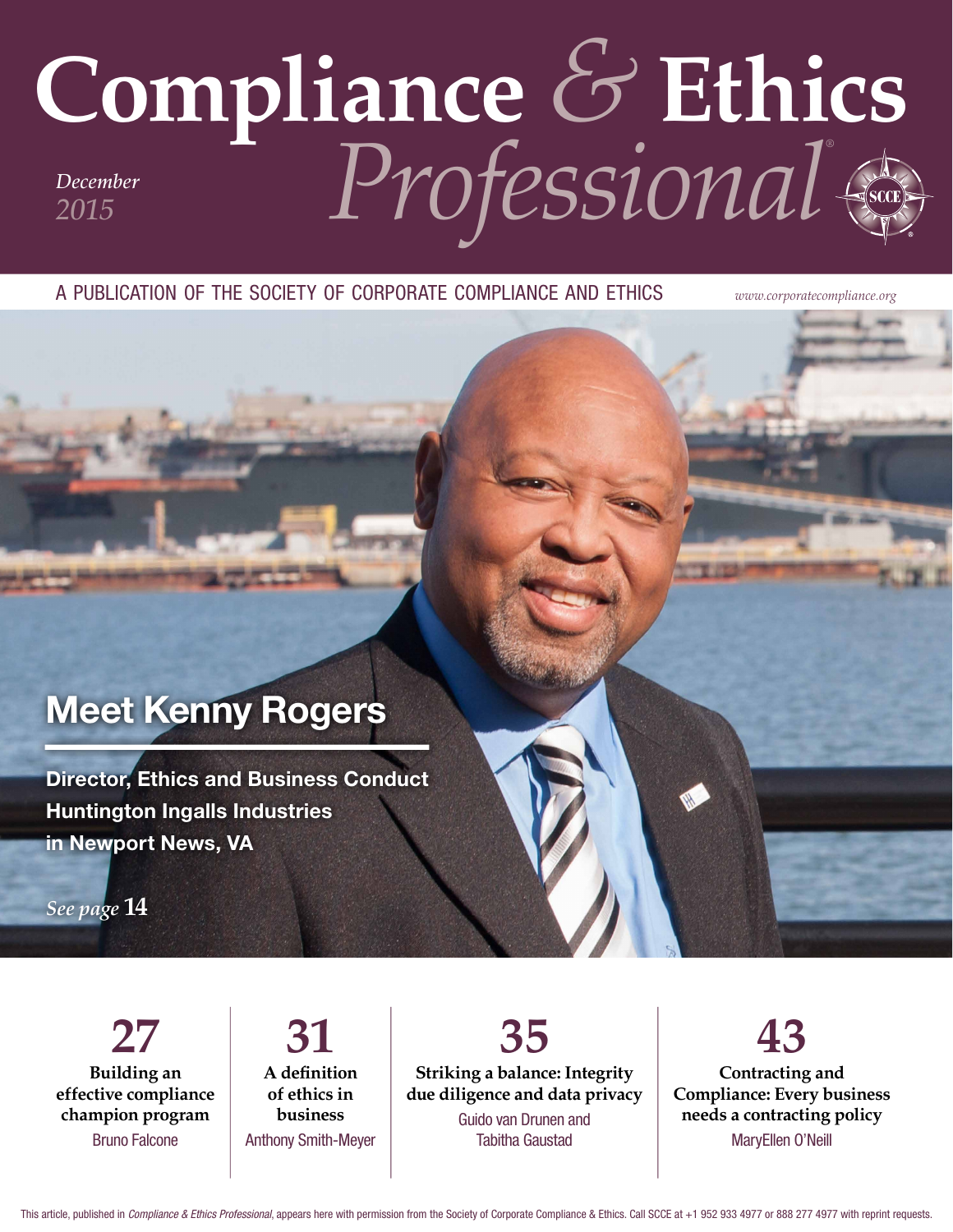# by Walter E. Johnson, MSA, CHC, CCEP-I, CRCMP **Certification pressure: Assess, release, and advance calmly**

- » Conducting a self-assessment helps with identifying subject-matter strengths and weaknesses.
- » Numerous resources are available to help certifcation candidates achieve successful results.
- » Studying for a certifcation exam may overlap with research and work-related responsibilities.
- » Establishing a schedule is essential to accomplishing objectives.
- » Evaluate progress before scheduling the certifcation exam.

compliance 2.0 is here!<sup>1</sup> This means<br>progress continues as our profession achieves more independence and v progress continues as our profession achieves more independence and welldeserved recognition. According to casual conversations and personal observations, more organizations are requiring compliance



certification. Some organizations are demonstrating their commitment by requiring hired candidates to become members of and be certifed with the Society of Corporate Compliance & Ethics.

Johnson

For many, there is pressure associated with pursuing compliance certifcation. Some are able to pursue a compliance certification at their own pace.

For others, there are required timeframes, varying among organizations from 3 months, to 6 months, to one year.

Many candidates prepare for the certifcation exam privately. In his column, Art Weiss shared that he didn't tell his boss that he was going to take the certification exam, in case he didn't pass.<sup>2</sup> I remember not sharing my certification pursuit with my boss, also.

Months later, I was interviewing for a compliance position outside of my organization. The hiring manager asked, "Would you consider sitting for the compliance exam?" After this interview, I scheduled the exam. There is pressure learning a new role, a new organization, and a new industry while studying for an examination. I decided to take the exam early to complete one item on my future To Do list. For certification candidates experiencing pressure to achieve certification outside of their preferred timeframe, here are a few recommendations.

### Conduct a self-assessment

14, compliance and ethics roles vary.<br>
udes reporting structures, working<br>
hips, and exposure limitations to<br>
e compliance and ethics program.<br>
ing a self-assessment is a great<br>
1 to preparing for the certification<br>
e Comp Compliance needs vary among organizations. As a result, compliance and ethics roles vary. This includes reporting structures, working relationships, and exposure limitations to the entire compliance and ethics program. Conducting a self-assessment is a great approach to preparing for the certification exam. The Compliance Certification Board (CCB) recommends using the Detailed Content Outline for the applicable certification exam.<sup>3</sup> This is helpful for identifying strengths and weaknesses in the subject areas. Certification candidates who identify strengths and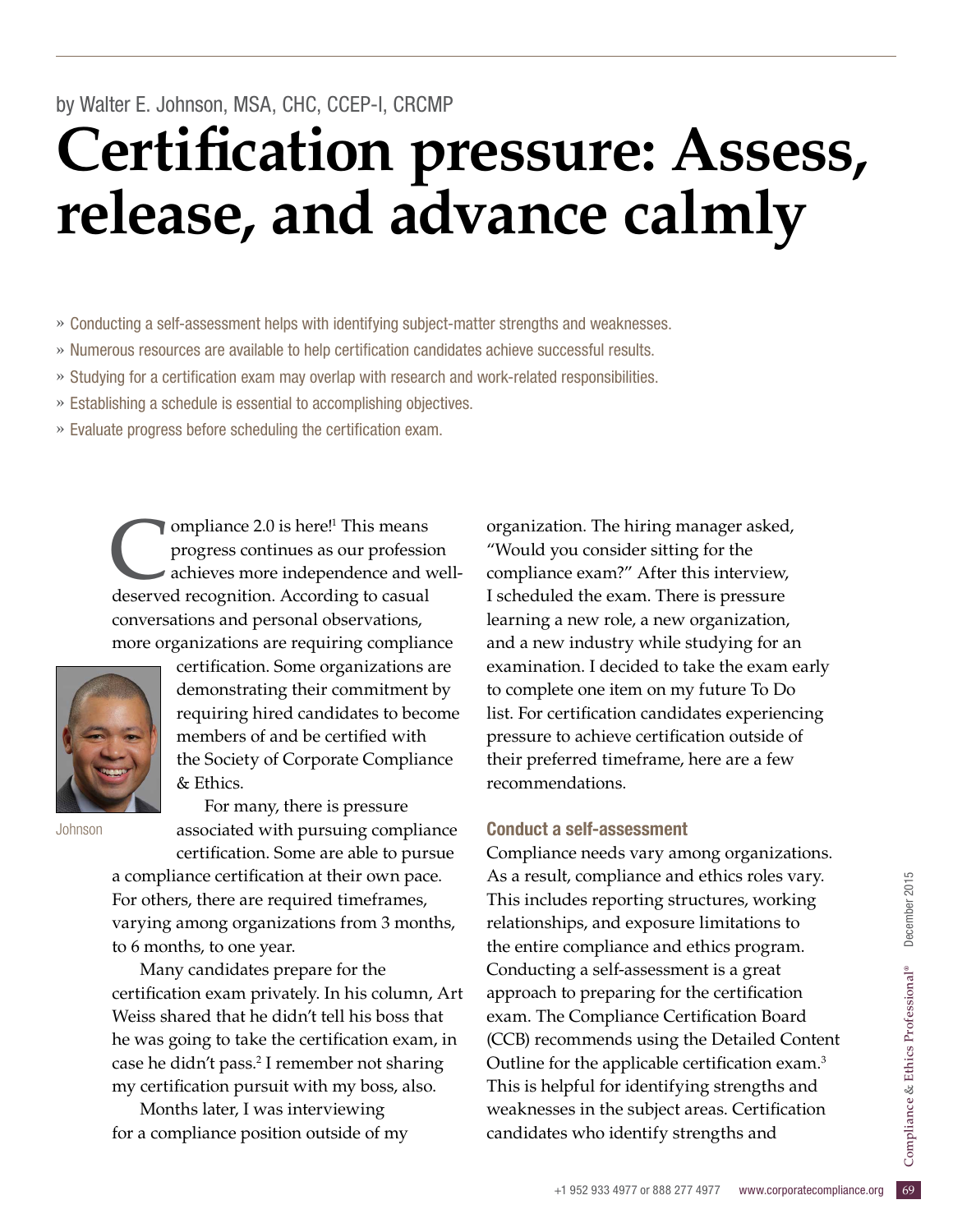weaknesses are one step closer to reducing pressure.

Initially, certifcation candidates should begin by evaluating their experience in the Compliance profession. Whether it is several months or several years, having experience is a strength. Next, evaluate the extent that their compliance role has exposure to all elements of a compliance and ethics program (CEP). For example, many compliance roles have exposure to an entire CEP, but others have access to only a few elements. If the certification candidate's role focuses on policy and training activities, then areas requiring improvement are the remaining elements (i.e., investigation, auditing, monitoring enforcement and discipline, reporting and prevention).4 Then, certifcation candidates should evaluate their knowledge and application of common regulations associated with the certification that they are pursuing.

At the end of the self-assessment, certifcation candidates should have two lists. The first list identifies strengths and another list that identifes topics requiring attention. This process is necessary and meant to be enlightening.

### Evaluate resources

Success and longevity in the Compliance profession requires many resources. Whether it is written material, electronic media, or human resources, compliance professionals may relieve pressure and unnecessary stress by appropriately relying on these resources.

preparing for the exam, candidates need<br>to determine whether they are reviewing<br> $\frac{5}{20}$  www.corporatecompliance.org +1 952 933 4977 or 888 277 4977 Achieving successful results for the certification exam requires many resources, also. Depending on the certification candidate, their experience and exposure to an effective compliance program determines whether or not they will require more or fewer resources than another certification candidate.<sup>5</sup> When to determine whether they are reviewing

information to be successful in the compliance role or preparing for the exam. In many cases, the certifcation candidate must achieve both.

Certifcation candidates should identify the resources that they plan to use for focusing on the exam. Before studying, they should identify primary resources and secondary resources. Conducting a self-assessment will assist with determining which resources are primary and secondary. By comparing identifed resources to the exam's Detailed Content Outline, they can confirm they have the necessary resources to pursue their studies.

Flexibility and confidence are important. Some certification candidates tend to doubt they have secured the appropriate resources midway through their schedule. Secondguessing resources midway should be avoided. Adding another resource is acceptable, but several resources may question the integrity of the self-assessment.

By diversifying resources, certification candidates may experience an engaging learning experience. Traditionally, textbooks are a primary resource for learning. For compliance, federal regulations are a primary resource, also. Both resources are appropriate for certification studies, but there are others worth considering.

**Professional journals and associationrelated publications** are valuable resources. Our peers contribute to these publications to promote awareness and establish best practices. According to Scher, "*Compliance & Ethics Professional* magazine contains impressive answers that he doesn't recall learning in law school or a law firm practice".<sup>6</sup>

**Compliance quizzes** are available in written or electronic format. These are great for getting immediate feedback. Additionally, they can improve reading and response times when taken repeatedly. Professional associations create some quizzes and individuals create the others.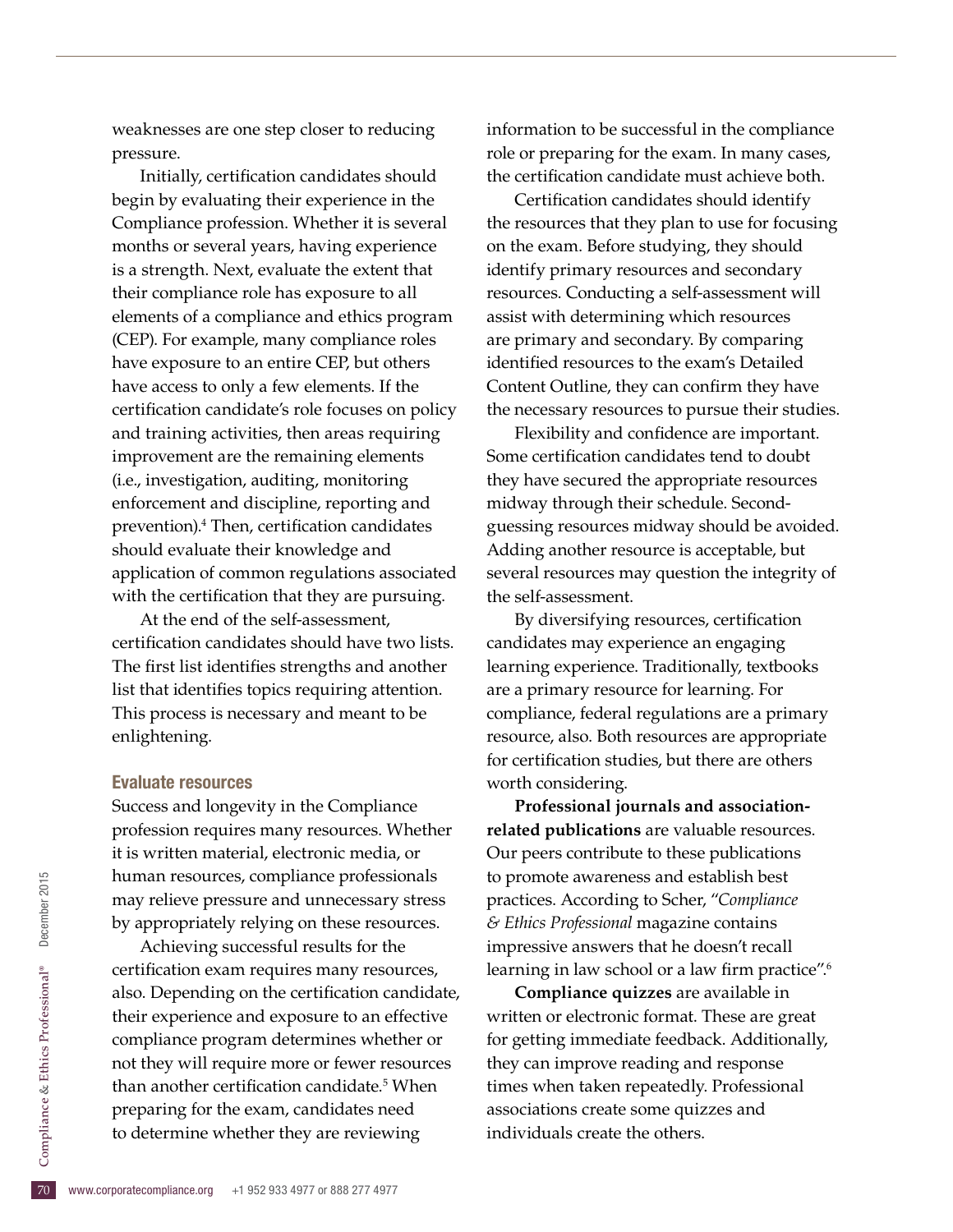**Social media** is a great tool for quick feedback, also. Certification candidates requiring clarity on topic can post a question using social media to obtain insight from their peers. Additionally, they can review previous discussions. Many times, a discussion is available in the archives with several responses.

**Networking** is useful, also. When necessary, certification candidates should contact their peers. Roy Snell, CEO of HCCA/ SCCE, says, don't hesitate to call him about anything any time.<sup>7</sup> Many compliance professionals demonstrate the same

By having a set schedule, certification candidates have leverage in proposing meeting times around their schedule.

sentiment. A brief conversation may provide clarity and alleviate unnecessary pressure.

### Time management

For some, their perception of insufficient study time leads to certification pressure. As discussed, a successful self-assessment identifies strengths and weaknesses. Conducting a resource review identifes primary and secondary resources. The next step is to develop a schedule. The schedule can be separated into three categories to assist with accomplishing objectives. The categories are weekday, weeknights, and weekends. Certifcation candidates can determine when to study topics by separating weaknesses (and strengths) into the following categories: most attention, some attention, and least attention.

Setting a schedule is important, but certifcation candidates are encouraged to be reasonably flexible. Personal and professional events occur that may require undivided attention. By having a set schedule, certifcation candidates have

leverage in proposing meeting times around their schedule.

Assuming the workweek is Monday through Friday, lunch break is a great time for reviewing information quickly. When reading, the common attention span is 20 minutes before a break is necessary.8 Because

> many organizations designate 30 minutes for lunch, this is a great opportunity for certifcation candidates to review study resources and enjoy a meal.

Here is a schedule for certifcation candidates to consider: **Weekdays.** Read during the 30-minute

lunch break. When I was a certification candidate, I read either a compliance article or a chapter from a compliance book. On Friday, schedule an hour meeting and dedicate this to exam preparation. When I was a certification candidate, I participated in a conference call with other certification candidates. Sometimes, I discussed content with a fellow member of the Compliance department.

**Weeknights.** Dedicate this time reviewing resources that require some attention. There is more time during a weeknight to review information than lunchtime. At the same time, de-stressing from the workday and sufficient rest are important. Certification candidates should use this time wisely by maintaining a work-life balance to reserve energy for the next day.

short time to achieve certification, reducing<br>or eliminating social activities to ensure<br> $+1$  952 933 4977 or 888 277 4977 www.corporatecompliance.org 71 **Weekends.** Dedicate this time to reviewing resources that will transition subject-matter weaknesses into strengths. For certification candidates who have a or eliminating social activities to ensure